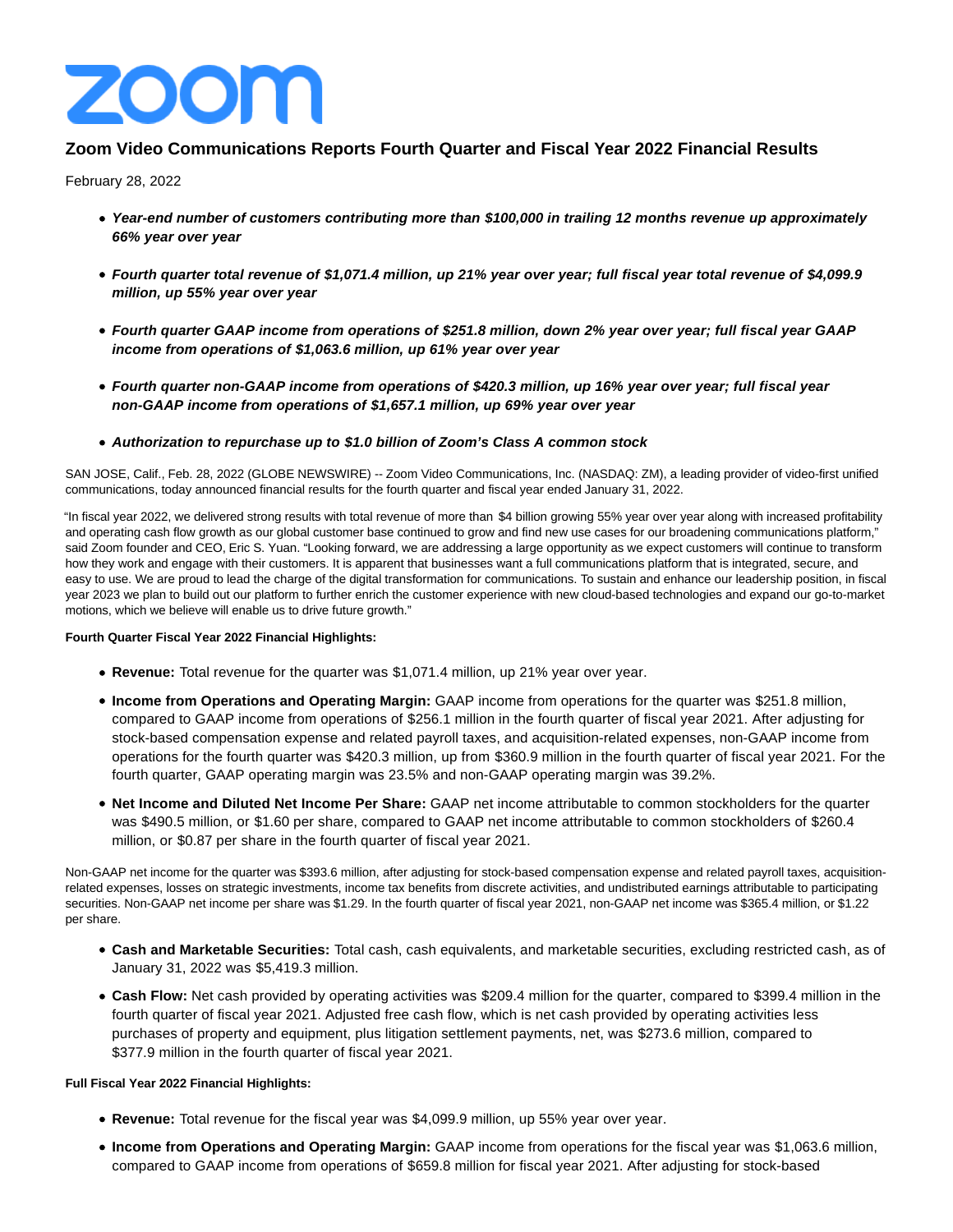compensation expense and related payroll taxes, expenses related to charitable donation of common stock, litigation settlements, net, and acquisition-related expenses, non-GAAP income from operations for the fiscal year was \$1,657.1 million, up from \$983.3 million for fiscal year 2021. For the fiscal year, GAAP operating margin was 25.9% and non-GAAP operating margin was 40.4%.

**Net Income and Diluted Net Income Per Share:** GAAP net income attributable to common stockholders for the fiscal year was \$1,375.1 million, or \$4.50 per share, compared to GAAP net income attributable to common stockholders of \$671.5 million, or \$2.25 per share for fiscal year 2021.

Non-GAAP net income for the fiscal year was \$1,549.1 million, after adjusting for stock-based compensation expense and related payroll taxes, expenses related to charitable donation of common stock, acquisition-related expenses, gains on strategic investments, litigation settlements, net, income tax benefits from discrete activities, and undistributed earnings attributable to participating securities. Non-GAAP net income per share was \$5.07. In fiscal year 2021, non-GAAP net income was \$995.7 million, or \$3.34 per share.

**Cash Flow:** Net cash provided by operating activities was \$1,605.3 million for the fiscal year, compared to \$1,471.2 million for fiscal year 2021. Adjusted free cash flow, which is net cash provided by operating activities less purchases of property and equipment, plus litigation settlement payments, net, was \$1,557.7 million, compared to \$1,391.2 million for fiscal year 2021.

**Customer Metrics:** Drivers of total revenue included acquiring new customers and expanding across existing customers. At the end of the fourth quarter of fiscal year 2022, Zoom had:

- 2,725 customers contributing more than \$100,000 in trailing 12 months revenue, up approximately 66% from the same quarter last fiscal year.
- Approximately 509,800 customers with more than 10 employees, up approximately 9% from the same quarter last fiscal year.
- A trailing 12-month net dollar expansion rate for customers with more than 10 employees of approximately 129%.

As Zoom approaches its three-year anniversary as a public company, Zoom's business has evolved substantially and the metrics that management uses to evaluate the business have changed. Beginning with the first quarter of fiscal year 2023, Zoom will no longer present the number of customers with more than 10 employees and the trailing 12-month net dollar expansion rate for customers with more than 10 employees. However, Zoom will still provide these metrics through the end of fiscal year 2023 in the appendix to the investor deck that Zoom will continue to post on its IR site each quarter at [https://investors.zoom.us.](https://investors.zoom.us/)

Going forward, Zoom will provide the following metrics in addition to the number of customers contributing more than \$100,000 in trailing 12 months revenue: the number of Enterprise customers and the net dollar expansion rate for Enterprise customers. Zoom defines Enterprise customers as distinct business units who have been engaged by either Zoom's direct sales team, channel partners or independent software vendor partners. At the end of the fourth quarter of fiscal year 2022, Zoom had:

- Approximately 191,000 Enterprise customers, up 35% year over year.
- A trailing 12-month net dollar expansion rate for Enterprise customers of 130%.

**Financial Outlook:** Zoom is providing the following guidance for its first quarter of fiscal year 2023 and its full fiscal year 2023.

- First Quarter Fiscal Year 2023: Total revenue is expected to be between \$1.070 billion and \$1.075 billion and non-GAAP income from operations is expected to be between \$345.0 million and \$350.0 million. First quarter non-GAAP diluted EPS is expected to be between \$0.86 and \$0.88 with approximately 309 million non-GAAP weighted average shares outstanding.
- Full Fiscal Year 2023: Total revenue is expected to be between \$4.530 billion and \$4.550 billion and non-GAAP income from operations is expected to be between \$1.430 billion and \$1.450 billion. Full fiscal year non-GAAP diluted EPS is expected to be between \$3.45 and \$3.51 with approximately 312 million non-GAAP weighted average shares outstanding.

Additional information on Zoom's reported results, including a reconciliation of the non-GAAP results to their most comparable GAAP measures, is included in the financial tables below. A reconciliation of non-GAAP guidance measures to corresponding GAAP measures is not available on a forward-looking basis without unreasonable effort due to the uncertainty of expenses that may be incurred in the future, although it is important to note that these factors could be material to Zoom's results computed in accordance with GAAP.

A supplemental financial presentation and other information can be accessed through Zoom's investor relations website at investors.zoom.us.

**Stock Repurchase Authorization:** Zoom's Board of Directors has authorized a stock repurchase program of up to \$1.0 billion of Zoom's outstanding Class A common stock. The program will expire in February 2024.

Repurchases of Zoom's Class A common stock may be effected, from time to time, either on the open market (including pre-set trading plans), in privately negotiated transactions, and other transactions in accordance with applicable securities laws.

The timing and the amount of any repurchased Class A common stock will be determined by Zoom's management based on its evaluation of market conditions and other factors. The repurchase program will be funded using Zoom's working capital. Any repurchased shares of Class A common stock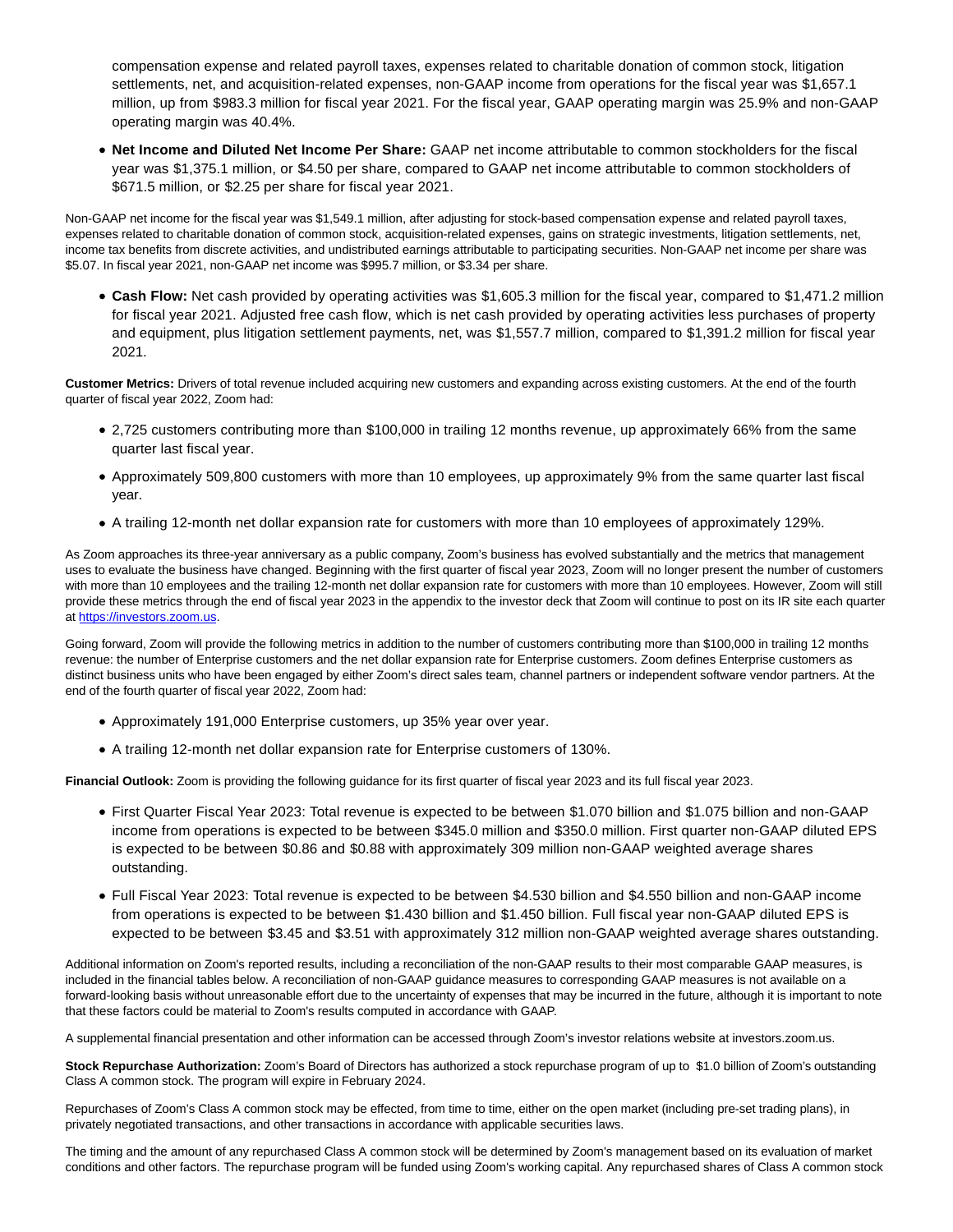will be retired. The repurchase program does not obligate Zoom to acquire any particular amount of Class A common stock, and the repurchase program may be suspended or discontinued at any time at Zoom's discretion.

# **Zoom Video Earnings Call**

Zoom will host a Zoom Video Webinar for investors on February 28, 2022 at 2:00 p.m. Pacific Time / 5:00 p.m. Eastern Time to discuss the company's financial results, business highlights and financial outlook. Investors are invited to join the Zoom Video Webinar by visiting: https://investors.zoom.us/

# **About Zoom**

Zoom is for you. Zoom is a space where you can connect to others, share ideas, make plans, and build toward a future limited only by your imagination. Our frictionless communications platform is the only one that started with video as its foundation, and we have set the standard for innovation ever since. That is why we are an intuitive, scalable, and secure choice for large enterprises, small businesses, and individuals alike. Founded in 2011, Zoom is publicly traded (NASDAQ:ZM) and headquartered in San Jose, California. Visit [zoom.com a](http://zoom.com/)nd follo[w @zoom.](https://www.globenewswire.com/Tracker?data=Z25ha74v5pIL1T8FZmE7HoqUOqF4jU4AWtEqeQ1r5NagWgAXDYazPUrAXO4vEMHWkVKEBTA0ImzeuljZCEVfFQ==)

#### **Forward-Looking Statements**

This press release contains express and implied "forward-looking statements" within the meaning of the Private Securities Litigation Reform Act of 1995, including statements regarding Zoom's financial outlook for the first quarter of fiscal year 2023 and full fiscal year 2023, Zoom's market position, opportunities, and growth strategy, product initiatives and go-to-market motions and the expected benefits resulting from the same, market trends and Zoom's stock repurchase program. In some cases, you can identify forward-looking statements by terms such as "anticipate," "believe," "estimate," "expect," "intend," "may," "might," "plan," "project," "will," "would," "should," "could," "can," "predict," "potential," "target," "explore," "continue," or the negative of these terms, and similar expressions intended to identify forward-looking statements. By their nature, these statements are subject to numerous uncertainties and risks, including factors beyond our control, that could cause actual results, performance or achievement to differ materially and adversely from those anticipated or implied in the statements, including: declines in new customers and hosts, renewals or upgrades, difficulties in evaluating our prospects and future results of operations given our limited operating history, competition from other providers of communications platforms, continued uncertainty regarding the extent and duration of the impact of COVID-19 and the responses of government and private industry thereto, including the potential effect on our user growth rate as the impact of the COVID-19 pandemic tapers, particularly as vaccines become widely available and distributed, and users return to work or school or are otherwise no longer subject to limitations on in-person meetings, as well as the impact of COVID-19 on the overall economic environment, any or all of which will have an impact on demand for remote work solutions for businesses as well as overall distributed, face-to-face interactions and collaboration using Zoom, delays or outages in services from our co-located data centers, failures in internet infrastructure or interference with broadband access which could cause current or potential users to believe that our systems are unreliable, market volatility, and global security concerns and their potential impact on regional and global economies and supply chains. Additional risks and uncertainties that could cause actual outcomes and results to differ materially from those contemplated by the forward-looking statements are included under the caption "Risk Factors" and elsewhere in our most recent filings with the Securities and Exchange Commission (the "SEC"), including our quarterly report on Form 10-Q for the fiscal quarter ended October 31, 2021. Forward-looking statements speak only as of the date the statements are made and are based on information available to Zoom at the time those statements are made and/or management's good faith belief as of that time with respect to future events. Zoom assumes no obligation to update forward-looking statements to reflect events or circumstances after the date they were made, except as required by law.

#### **Non-GAAP Financial Measures**

Zoom has provided in this press release financial information that has not been prepared in accordance with generally accepted accounting principles in the United States ("GAAP"). Zoom uses these non-GAAP financial measures internally in analyzing its financial results and believes that use of these non-GAAP financial measures is useful to investors as an additional tool to evaluate ongoing operating results and trends and in comparing Zoom's financial results with other companies in its industry, many of which present similar non-GAAP financial measures.

Non-GAAP financial measures are not meant to be considered in isolation or as a substitute for comparable GAAP financial measures and should be read only in conjunction with Zoom's consolidated financial statements prepared in accordance with GAAP. A reconciliation of Zoom's historical non-GAAP financial measures to the most directly comparable GAAP measures has been provided in the financial statement tables included in this press release, and investors are encouraged to review the reconciliation.

Non-GAAP Income From Operations and Non-GAAP Operating Margin. Zoom defines non-GAAP income from operations as income from operations excluding stock-based compensation expense and related payroll taxes, expenses related to charitable donation of common stock, acquisition-related expenses, and litigation settlements, net. Zoom excludes stock-based compensation expense and expenses related to charitable donation of common stock because they are non-cash in nature and excluding these expenses provides meaningful supplemental information regarding Zoom's operational performance and allows investors the ability to make more meaningful comparisons between Zoom's operating results and those of other companies. Zoom excludes the amount of employer payroll taxes related to employee stock plans, which is a cash expense, in order for investors to see the full effect that excluding stock-based compensation expense had on Zoom's operating results. In particular, this expense is dependent on the price of our common stock and other factors that are beyond our control and do not correlate to the operation of the business. Zoom views acquisitionrelated expenses when applicable, such as amortization of acquired intangible assets, transaction costs, and acquisition-related retention payments that are directly related to business combinations as events that are not necessarily reflective of operational performance during a period. Zoom excludes significant litigation settlements, net of amounts covered by insurance, that we deem not to be in the ordinary course of our business. In particular, Zoom believes the consideration of measures that exclude such expenses can assist in the comparison of operational performance in different periods which may or may not include such expenses and assist in the comparison with the results of other companies in the industry.

Non-GAAP Net Income and Non-GAAP Net Income Per Share, Basic and Diluted. Zoom defines non-GAAP net income and non-GAAP net income per share, basic and diluted, as GAAP net income attributable to common stockholders and GAAP net income per share attributable to common stockholders, basic and diluted, respectively, adjusted to exclude stock-based compensation expense and related payroll taxes, expenses related to charitable donation of common stock, acquisition-related expenses, gains on strategic investments, litigation settlements, net, income tax benefits from discrete activities, and undistributed earnings attributable to participating securities. Zoom excludes gains on strategic investments, net because given the size and volatility in the ongoing adjustments to the valuation of our strategic investments, we believe that excluding these gains or losses facilitates a more meaningful evaluation of our operational performance. Zoom excludes income tax benefits from discrete activities, including the income tax benefit related to the release of the US federal and state valuation allowance, because of their nonrecurring nature. Zoom excludes undistributed earnings attributable to participating securities because they are considered by management to be outside of Zoom's core operating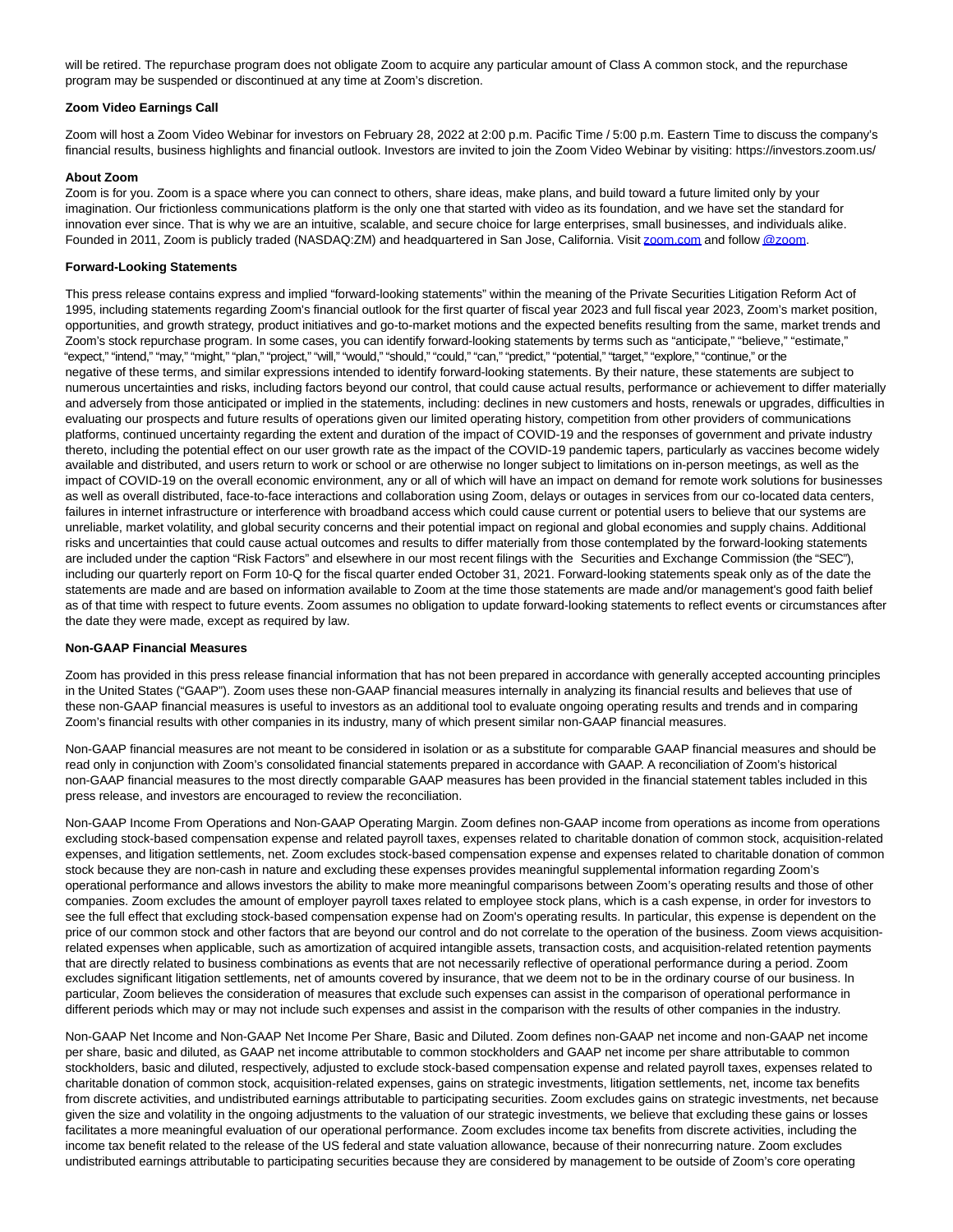results, and excluding them provides investors and management with greater visibility to the underlying performance of Zoom's business operations, facilitates comparison of its results with other periods and may also facilitate comparison with the results of other companies in the industry.

Free Cash Flow, Adjusted Free Cash Flow, and Adjusted Free Cash Flow Margin. Zoom defines free cash flow as GAAP net cash provided by operating activities less purchases of property and equipment. Zoom defines adjusted FCF as free cash flow plus litigation settlement payments, net. Zoom adds back litigation settlement payments, net because they are not part of Zoom's ongoing operating activities, and the consideration of measures that exclude such payments can assist in the comparison of cash generated from operations in different periods which may or may not include such payments and assist in the comparison with the results of other companies in the industry. Zoom considers free cash flow and adjusted free cash flow to be liquidity measures that provide useful information to management and investors regarding net cash provided by operating activities and cash used for investments in property and equipment required to maintain and grow the business.

#### **Customer Metrics**

Zoom defines a customer as a separate and distinct buying entity, which can be a single paid host or an organization of any size (including a distinct unit of an organization) that has multiple paid hosts. Zoom defines Enterprise customers as distinct business units who have been engaged by either Zoom's direct sales team, channel partners or independent software vendor partners.

Zoom calculates net dollar expansion rate as of a period end by starting with the annual recurring revenue ("ARR") from all customers with more than 10 employees or Enterprise customers, as the case may be, as of 12 months prior ("Prior Period ARR"). Zoom defines ARR as the annualized revenue run rate of subscription agreements from all customers at a point in time. Zoom then calculates the ARR from these customers as of the current period end ("Current Period ARR"), which includes any upsells, contraction, and attrition. Zoom divides the Current Period ARR by the Prior Period ARR to arrive at the net dollar expansion rate. For the trailing 12 months calculation, Zoom takes an average of the net dollar expansion rate over the trailing 12 months.

# **Press Relations**

Colleen Rodriguez Head of Global Public Relations and Executive Communications for Zoom [press@zoom.us](mailto:press@zoom.us)

#### **Investor Relations**

Tom McCallum Head of Investor Relations for Zoom [investors@zoom.us](mailto:investors@zoom.us)

### **Zoom Video Communications, Inc. Consolidated Balance Sheets (Unaudited, in thousands)**

|                                                 | As of January 31, |    |           |  |  |
|-------------------------------------------------|-------------------|----|-----------|--|--|
|                                                 | 2022              |    | 2021      |  |  |
| <b>Assets</b>                                   |                   |    |           |  |  |
| Current assets:                                 |                   |    |           |  |  |
| Cash and cash equivalents                       | \$<br>1,062,820   | \$ | 2,240,303 |  |  |
| Marketable securities                           | 4,356,446         |    | 2,004,410 |  |  |
| Accounts receivable, net                        | 419,673           |    | 294,703   |  |  |
| Deferred contract acquisition costs, current    | 199,266           |    | 136,630   |  |  |
| Prepaid expenses and other current assets       | 145,602           |    | 116,819   |  |  |
| <b>Total current assets</b>                     | 6,183,807         |    | 4,792,865 |  |  |
| Deferred contract acquisition costs, noncurrent | 164,714           |    | 157,262   |  |  |
| Property and equipment, net                     | 222,354           |    | 149,924   |  |  |
| Operating lease right-of-use assets             | 95,965            |    | 97,649    |  |  |
| Strategic investments                           | 367,814           |    | 18,668    |  |  |
| Goodwill                                        | 27,607            |    | 24,340    |  |  |
| Deferred tax assets                             | 382,296           |    | 1,519     |  |  |
| Other assets, noncurrent                        | 106,761           |    | 55,766    |  |  |
| <b>Total assets</b>                             | \$<br>7,551,318   | \$ | 5,297,993 |  |  |
| Liabilities and stockholders' equity            |                   |    |           |  |  |
| <b>Current liabilities:</b>                     |                   |    |           |  |  |
| Accounts payable                                | \$<br>7,841       | \$ | 8,664     |  |  |
| Accrued expenses and other current liabilities  | 430,415           |    | 393,018   |  |  |
| Deferred revenue, current                       | 1,141,435         |    | 858,284   |  |  |
| <b>Total current liabilities</b>                | 1,579,691         |    | 1,259,966 |  |  |
| Deferred revenue, noncurrent                    | 38,481            |    | 25,211    |  |  |
| Operating lease liabilities, noncurrent         | 85,018            |    | 90,415    |  |  |
| Other liabilities, noncurrent                   | 68,110            |    | 61,634    |  |  |
| <b>Total liabilities</b>                        | 1,771,300         |    | 1,437,226 |  |  |
|                                                 |                   |    |           |  |  |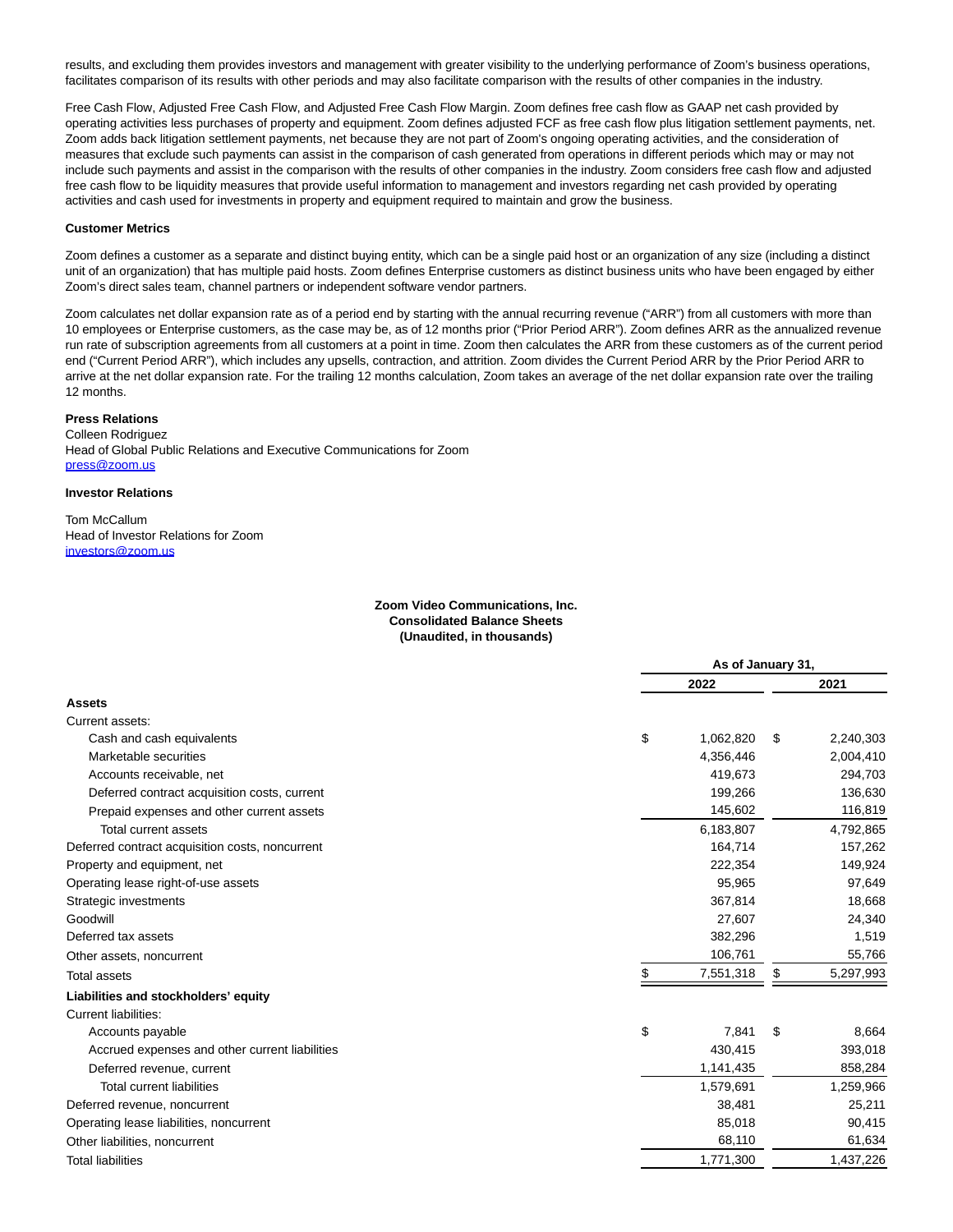| Stockholders' equity:                         |   |           |           |
|-----------------------------------------------|---|-----------|-----------|
| Preferred stock                               |   |           |           |
| Common stock                                  |   | 299       | 292       |
| Additional paid-in capital                    |   | 3,749,514 | 3,187,168 |
| Accumulated other comprehensive (loss) income |   | (17,902)  | 839       |
| Retained earnings                             |   | 2,048,107 | 672,468   |
| Total stockholders' equity                    |   | 5.780.018 | 3,860,767 |
| Total liabilities and stockholders' equity    | S | 7,551,318 | 5,297,993 |

Note: The amount of unbilled accounts receivable included within accounts receivable, net on the consolidated balance sheets was \$59.7 million and \$24.6 million as of January 31, 2022 and 2021, respectively.

# **Zoom Video Communications, Inc. Consolidated Statements of Operations (Unaudited, in thousands, except share and per share amounts)**

|                                                                                                        | Three Months Ended January 31, |             |    |             | Year Ended January 31, |             |    |             |  |
|--------------------------------------------------------------------------------------------------------|--------------------------------|-------------|----|-------------|------------------------|-------------|----|-------------|--|
|                                                                                                        |                                | 2022        |    | 2021        |                        | 2022        |    | 2021        |  |
| Revenue                                                                                                | \$                             | 1,071,376   | \$ | 882,485     | \$                     | 4,099,864   | \$ | 2,651,368   |  |
| Cost of revenue                                                                                        |                                | 257,347     |    | 267,284     |                        | 1,054,554   |    | 821,989     |  |
| Gross profit                                                                                           |                                | 814,029     |    | 615,201     |                        | 3,045,310   |    | 1,829,379   |  |
| Operating expenses:                                                                                    |                                |             |    |             |                        |             |    |             |  |
| Research and development                                                                               |                                | 116,996     |    | 52,375      |                        | 362,990     |    | 164,080     |  |
| Sales and marketing                                                                                    |                                | 325,415     |    | 214,018     |                        | 1,135,959   |    | 684,904     |  |
| General and administrative                                                                             |                                | 119,799     |    | 92,691      |                        | 482,770     |    | 320,547     |  |
| Total operating expenses                                                                               |                                | 562,210     |    | 359,084     |                        | 1,981,719   |    | 1,169,531   |  |
| Income from operations                                                                                 |                                | 251,819     |    | 256,117     |                        | 1,063,591   |    | 659,848     |  |
| (Losses) gains on strategic investments, net                                                           |                                | (110, 736)  |    |             |                        | 43,761      |    | 2,538       |  |
| Other (expense) income, net                                                                            |                                | (2,549)     |    | 8,536       |                        | (5,720)     |    | 15,648      |  |
| Income before (benefit from) provision for income taxes                                                |                                | 138,534     |    | 264,653     |                        | 1,101,632   |    | 678,034     |  |
| (Benefit from) provision for income taxes                                                              |                                | (352, 107)  |    | 4,043       |                        | (274,007)   |    | 5,718       |  |
| Net income                                                                                             |                                | 490,641     |    | 260,610     |                        | 1,375,639   |    | 672,316     |  |
| Undistributed earnings attributable to participating securities                                        |                                | (116)       |    | (217)       |                        | (582)       |    | (789)       |  |
| Net income attributable to common stockholders                                                         |                                | 490,525     | \$ | 260,393     |                        | 1,375,057   | S  | 671,527     |  |
| Net income per share attributable to common stockholders:                                              |                                |             |    |             |                        |             |    |             |  |
| Basic                                                                                                  | \$                             | 1.64        | \$ | 0.91        |                        | 4.64        | \$ | 2.37        |  |
| <b>Diluted</b>                                                                                         |                                | 1.60        | \$ | 0.87        | \$                     | 4.50        | \$ | 2.25        |  |
| Weighted-average shares used in computing net income per<br>share attributable to common stockholders: |                                |             |    |             |                        |             |    |             |  |
| Basic                                                                                                  |                                | 298,374,298 |    | 287,598,299 |                        | 296,334,894 |    | 283,853,654 |  |
| <b>Diluted</b>                                                                                         |                                | 306,010,113 |    | 300,613,251 |                        | 305,826,505 |    | 298,127,669 |  |

# **Zoom Video Communications, Inc. Consolidated Statements of Cash Flows (Unaudited, in thousands)**

|                                                                                      | Three Months Ended January 31, |           |   |         | Year Ended January 31, |            |   |         |
|--------------------------------------------------------------------------------------|--------------------------------|-----------|---|---------|------------------------|------------|---|---------|
|                                                                                      |                                | 2022      |   | 2021    |                        | 2022       |   | 2021    |
| Cash flows from operating activities:                                                |                                |           |   |         |                        |            |   |         |
| Net income                                                                           | \$                             | 490.641   | S | 260.610 | S                      | 1.375.639  | S | 672.316 |
| Adjustments to reconcile net income to net cash provided by<br>operating activities: |                                |           |   |         |                        |            |   |         |
| Stock-based compensation expense                                                     |                                | 161.375   |   | 96.261  |                        | 477.287    |   | 275.818 |
| Income tax benefit from release of valuation allowance                               |                                | (327,957) |   |         |                        | (327, 957) |   |         |
| Amortization of deferred contract acquisition costs                                  |                                | 51.592    |   | 33.025  |                        | 177.283    |   | 104.306 |
| (Losses) gains on strategic investments, net                                         |                                | 110.736   |   |         |                        | (43,761)   |   | (2,538) |
| Depreciation and amortization                                                        |                                | 12.913    |   | 9.456   |                        | 48.188     |   | 28,857  |
| Provision for accounts receivable allowances                                         |                                | 13.265    |   | 11.789  |                        | 36.747     |   | 32.007  |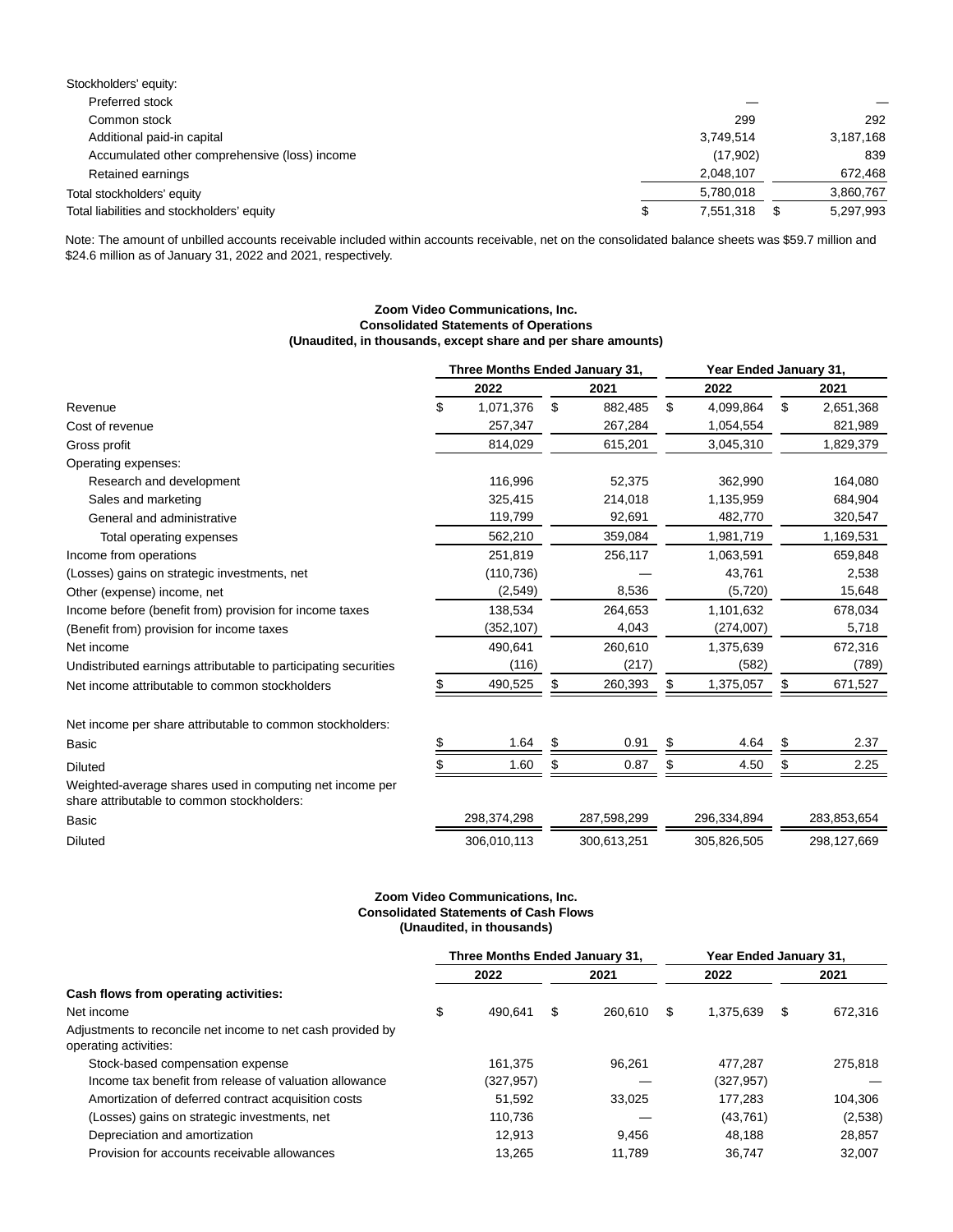| Non-cash operating lease cost                                 | 5,256           | 3,705           | 18,387          | 10,887          |
|---------------------------------------------------------------|-----------------|-----------------|-----------------|-----------------|
| Charitable donation of common stock                           |                 |                 |                 | 23,312          |
| Amortization on marketable securities                         | 5,770           | 2,646           | 25,316          | 5,433           |
| Other                                                         | 2,464           | (3)             | 4,591           | 927             |
| Changes in operating assets and liabilities:                  |                 |                 |                 |                 |
| Accounts receivable                                           | (50, 642)       | (28, 922)       | (159, 183)      | (219, 039)      |
| Prepaid expenses and other assets                             | (83,936)        | (20, 263)       | (155, 934)      | (68, 521)       |
| Deferred contract acquisition costs                           | (82,066)        | (40, 774)       | (247, 371)      | (307,068)       |
| Accounts payable                                              | (14, 280)       | (5,292)         | (2, 218)        | 3,481           |
| Accrued expenses and other liabilities                        | (70, 545)       | 47,735          | 101,369         | 251,654         |
| Deferred revenue                                              | (10,626)        | 32,124          | 293,887         | 665,724         |
| Operating lease liabilities, net                              | (4, 564)        | (2,701)         | (17,004)        | (6, 379)        |
| Net cash provided by operating activities                     | 209,396         | 399,396         | 1,605,266       | 1,471,177       |
| Cash flows from investing activities:                         |                 |                 |                 |                 |
| Purchases of marketable securities                            | (988, 436)      | (1,040,361)     | (4,434,749)     | (2,056,470)     |
| Maturities of marketable securities                           | 685,498         | 174,188         | 1,733,043       | 580,795         |
| Sales of marketable securities                                | 15,285          |                 | 296,867         | 36,897          |
| Purchases of property and equipment                           | (20, 774)       | (21, 455)       | (132, 590)      | (79, 972)       |
| Purchases of strategic investments                            | (178, 800)      |                 | (305, 149)      | (13,000)        |
| Cash paid for acquisition, net of cash acquired               | (1,380)         |                 | (3,501)         | (26, 486)       |
| Purchases of intangible assets                                | (3, 392)        | (1, 458)        | (13,018)        | (5, 843)        |
| Other                                                         |                 | 43              |                 | 1,659           |
| Net cash used in investing activities                         | (491, 999)      | (889, 043)      | (2,859,097)     | (1,562,420)     |
| Cash flows from financing activities:                         |                 |                 |                 |                 |
| Proceeds from issuance of common stock for employee           |                 |                 |                 |                 |
| stock purchase plan                                           | 21,485          | 17,673          | 59,331          | 38,433          |
| Proceeds from exercise of stock options, net of repurchases   | 3,360           | 4,709           | 14,404          | 28,550          |
| Proceeds from employee equity transactions (remitted) to      |                 |                 |                 |                 |
| be remitted to employees and tax authorities, net             | (11,662)        | (247, 553)      | (40,004)        | 4,088           |
| Proceeds from follow-on public offering, net of underwriting  |                 |                 |                 |                 |
| discounts and commissions and other offering costs            |                 | 1,979,206       |                 | 1,979,206       |
| Other                                                         |                 |                 | 337             |                 |
| Net cash provided by financing activities                     | 13,183          | 1,754,035       | 34,068          | 2,050,277       |
| Net (decrease) increase in cash, cash equivalents, and        |                 |                 |                 |                 |
| restricted cash                                               | (269, 420)      | 1,264,388       | (1, 219, 763)   | 1,959,034       |
| Cash, cash equivalents, and restricted cash—beginning of year | 1,342,773       | 1,028,728       | 2,293,116       | 334,082         |
| Cash, cash equivalents, and restricted cash-end of year       | \$<br>1,073,353 | \$<br>2,293,116 | \$<br>1,073,353 | \$<br>2,293,116 |

# **Zoom Video Communications, Inc. Reconciliation of GAAP to Non-GAAP Measures (Unaudited, in thousands, except share and per share amounts)**

|                                                               | Three Months Ended January 31, |         |    |         | Year Ended January 31, |           |    |         |
|---------------------------------------------------------------|--------------------------------|---------|----|---------|------------------------|-----------|----|---------|
|                                                               |                                | 2022    |    | 2021    |                        | 2022      |    | 2021    |
| GAAP income from operations                                   | \$                             | 251,819 | \$ | 256,117 | \$                     | 1,063,591 | \$ | 659,848 |
| Add:                                                          |                                |         |    |         |                        |           |    |         |
| Stock-based compensation expense and related payroll          |                                |         |    |         |                        |           |    |         |
| taxes                                                         |                                | 164,511 |    | 101,853 |                        | 504,336   |    | 290,832 |
| Litigation settlements, net                                   |                                |         |    |         |                        | 66,916    |    |         |
| Acquisition-related expenses                                  |                                | 3,960   |    | 2,938   |                        | 22,277    |    | 9,278   |
| Charitable donation of common stock                           |                                |         |    |         |                        |           |    | 23,312  |
| Non-GAAP income from operations                               |                                | 420,290 |    | 360,908 |                        | 1,657,120 |    | 983,270 |
| GAAP operating margin                                         |                                | 23.5%   |    | 29.0%   |                        | 25.9%     |    | 24.9%   |
| Non-GAAP operating margin                                     |                                | 39.2%   |    | 40.9%   |                        | 40.4%     |    | 37.1%   |
| GAAP net income attributable to common stockholders<br>Add:   | \$                             | 490,525 | \$ | 260,393 | \$                     | 1,375,057 | \$ | 671,527 |
|                                                               |                                |         |    |         |                        |           |    |         |
| Stock-based compensation expense and related payroll<br>taxes |                                | 164,511 |    | 101,853 |                        | 504,336   |    | 290,832 |
| Litigation settlements, net                                   |                                |         |    |         |                        | 66,916    |    |         |
|                                                               |                                |         |    |         |                        |           |    |         |
| (Losses) gains on strategic investments, net                  |                                | 110,736 |    |         |                        | (43, 761) |    |         |
| Acquisition-related expenses                                  |                                | 3,960   |    | 2,938   |                        | 22,277    |    | 9,278   |